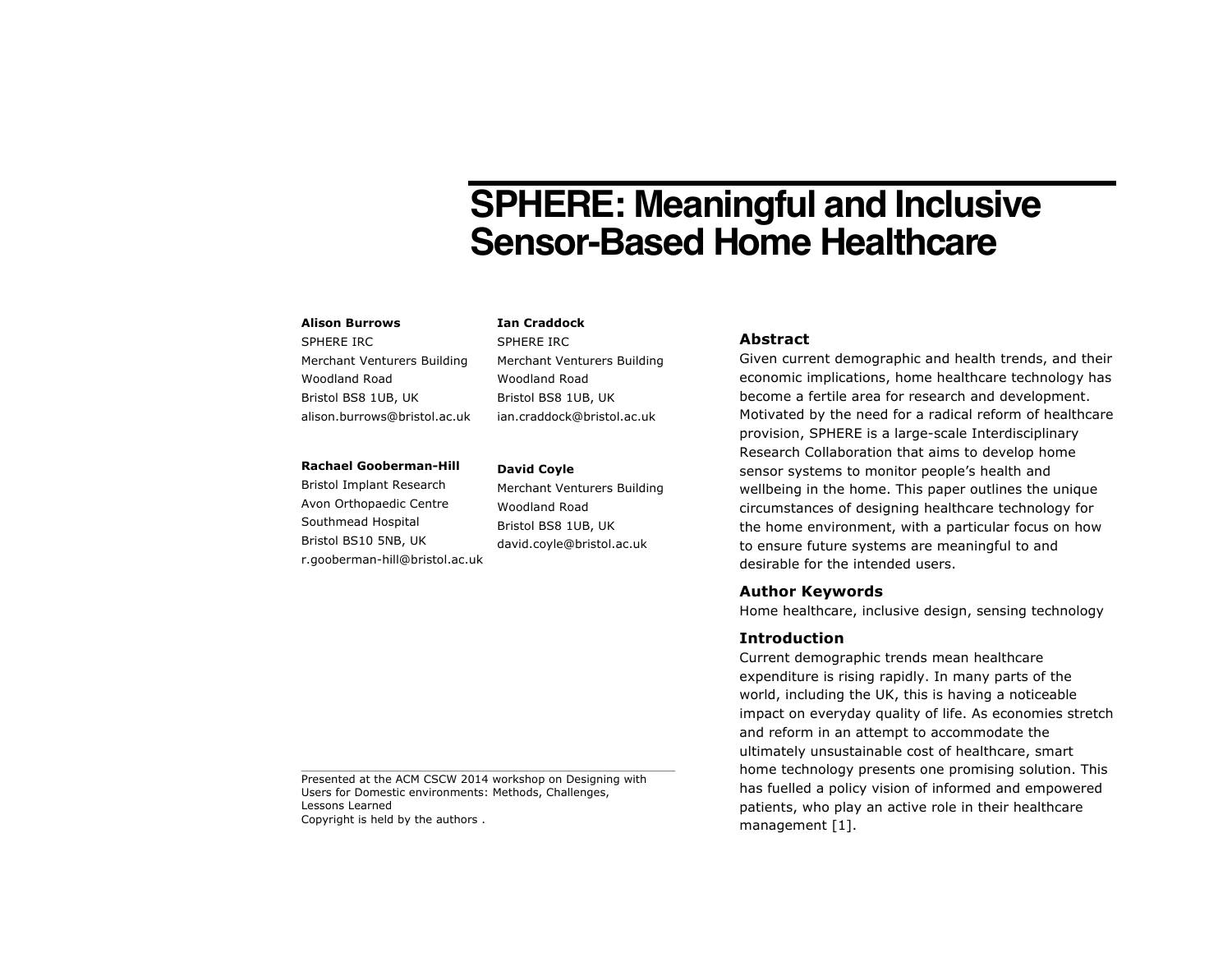It is within this context that the SPHERE (Sensor Platform for HEalthcare in a Residential Environment) Interdisciplinary Research Collaboration (IRC) was established, with the overarching goal of developing practical technology to target a range of health concerns. SPHERE aims to develop new systems that are clinically effective and have the potential for wide spread deployment. Crucially, the IRC aims to combine data-fusion and pattern-recognition from a common platform of currently available sensors in the home environment, rather than to develop sensor technology tailored to specific conditions. Examples of sensors that may be incorporated in SPHERE include video monitoring, environment sensing, and on-body sensing. The central hypothesis is that deviations from people's established pattern of behaviour in their own home have an unexploited diagnostic value.

There is currently a large number of EU and national research projects in the field of Ambient Assisted Living (AAL), partly funded by the Ambient Assisted Living Joint Research and Innovation Programme [2]. These projects have the specific focus of enhancing the quality of life of older people and promoting healthy ageing. In contrast, SPHERE does not target one particular sector of the population. It envisages a system to be used in a household environment and, therefore, to be used by multiple users with a range of needs and abilities. Moreover, this system will take into consideration the constraints and requirements of the healthcare providers, who constitute an equally important stakeholder group.

### **Research challenges**

Researchers, developers and policy makers extoll the virtues of various forms of technology interventions to support healthcare, including telehealth (the use of

health tracking tools and non-continuous monitoring devices for medical care or treatment purposes), telecare (the use of home-based remote monitoring and assisted living technologies for social care) and AAL. However, despite the availability, affordability and need for these systems, they have not seen widespread adoption. Often these innovations are subject to refusal, intermittent use, misunderstanding, target driven installation, misuse, adaptation, creative use, customization and supplementation [3]. While these situations do not necessarily mean the technology has failed, they do provide evidence of a sociotechnical gap that has yet to be addressed by design.

#### *Houses versus homes*

An unescapable but underexplored fact about these systems is that they must be designed to be deployed not simply in houses, but in homes. This distinction is crucial, because it takes into account an understanding of the social meaning and value attributed to homes by the people who live in them [4]. The process of making a house a home is defined by a personal appropriation of the space, through physical and often ongoing modifications. Appropriation is also present in humancomputer interaction, for instance in the form of hacks and mashups. The transition from technology-asdesigned to technology-in-use is mediated through a process of appropriation, which can either reinforce the appropriation-use cycle or eventually lead to disappropriation [5].

There are many open questions on how this appropriation process may be altered or constrained in the case of home-based sensor systems. In particular there is a danger that device appropriation may be constrained if systems focus too rigidly on passive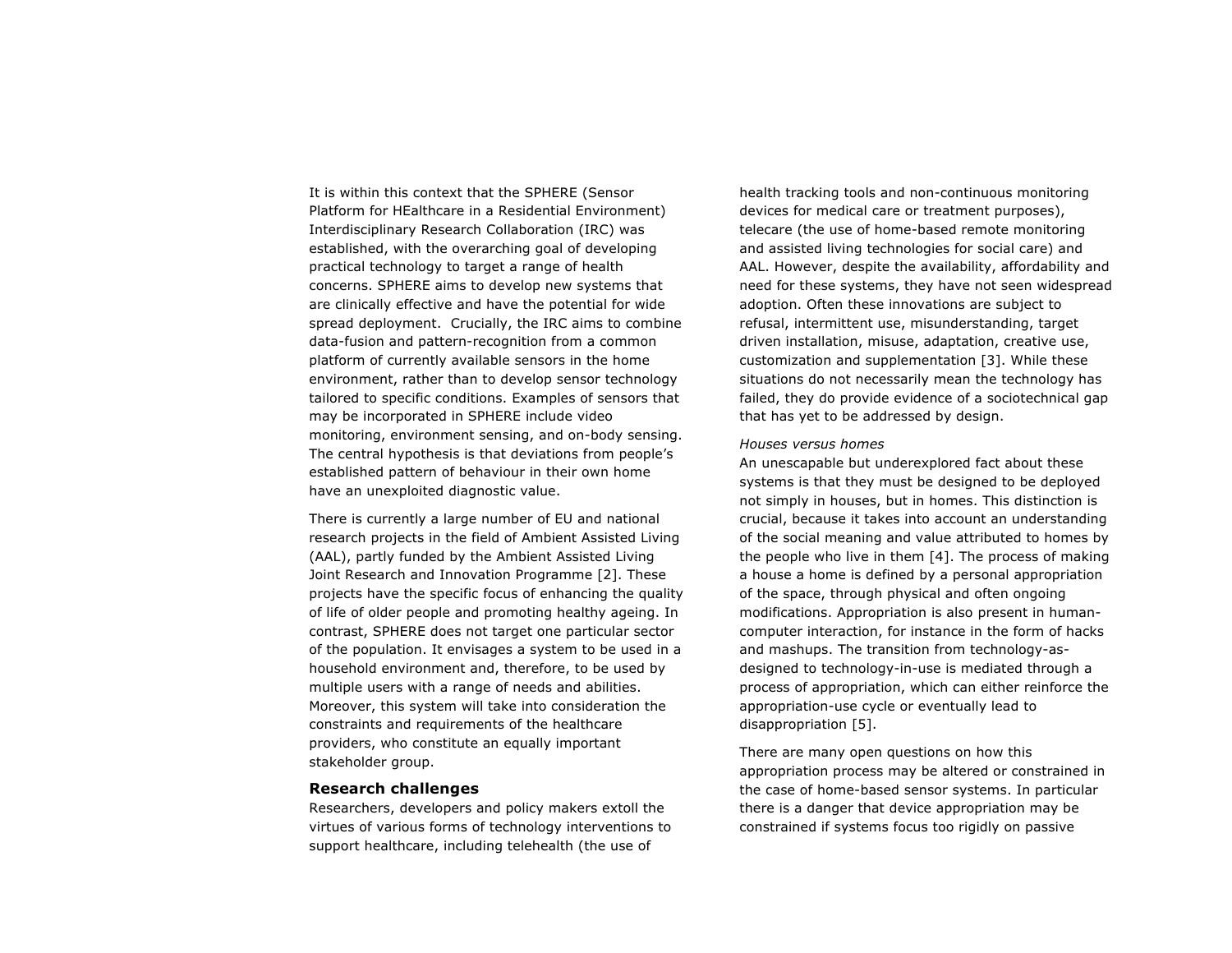monitoring, which has the potential to hinder user adaptation and the construction of meaning.

*Compliance versus empowerment*

Smart home systems are traditionally enabled by the Ambient Intelligence (AmI) paradigm, which seeks to use pervasive and unobtrusive computing to create user-sensitive and adaptive environments [6]. Research into sensor-based healthcare technology has often operated in the objective realm of data collection, processing and transmission, with a view to monitoring people and prompting them to act as necessary. This outlook seems at odds with the aspiration of the empowered user and has begun to be challenged by projects such as ATHENE, which used ethnography and co-production to enable older people to create technology that mattered to them [7]. The laborious quest for proactive computing systems may have been misguided, since it has operated under the assumption that the onus of decision-making lies with the (smart) technology. Likewise, the pursuit of the 'unobtrusive' may prove to be a false friend, as we are surrounded by countless examples of technology borne with pride as extensions of self, lifestyle and aspirations. Perhaps, as argued by Rogers [8], it is time to steer away from Weiser's vision of calm computing and towards the more realistic goal of using technology ecologies to augment people's ability to learn, decide and perform.

#### *Single versus multiple user groups*

Research in the home environment poses several challenges, not least of which owing to the presence of multiple users. A home is populated by individuals with different personal characteristics that impact upon technology adoption and use. Specifically, technology adoption is determined by a combination of sociodemographic factors, attitudinal variables, and

cognitive abilities [9]. Understanding this user variability is central to meeting the SPHERE objective of producing an inclusive output, which is defined as being functional, usable, desirable, and viable [10]. It is envisaged that taking a broad approach will uncover a plethora of technology and healthcare practices in the home, thus revealing fruitful design opportunities for further exploration.

#### **Methodology**

The SPHERE IRC is still in its infancy, operating within a five year timescale. It intends to establish early and sustained user involvement with a view to producing meaningful technological outputs. In a first phase, we will conduct qualitative ethnographic studies with 15 to 20 households. To achieve this, we will draw on our collaboration with the Knowle West Media Centre in Bristol (UK), which has a recognized track record of community-based technology pilots and is a member of the European Network of Living Labs. Other participants will be recruited through the National Health Service (NHS) and a long-term health research project called the Avon Longitudinal Study of Parents and Children (ALSPAC). Our user-centred design framework will further involve collaboration with clinicians and other healthcare professionals, who are key informants of the therapeutic impact of any system [11].

The SPHERE design research methodology will reflect the need for a contextual understanding of technology use, healthcare practices and related behaviours. Conducting research in the home environment evidently entails practical and ethical challenges. Accordingly, this IRC seeks to use participatory techniques that empower participants in the research process such as: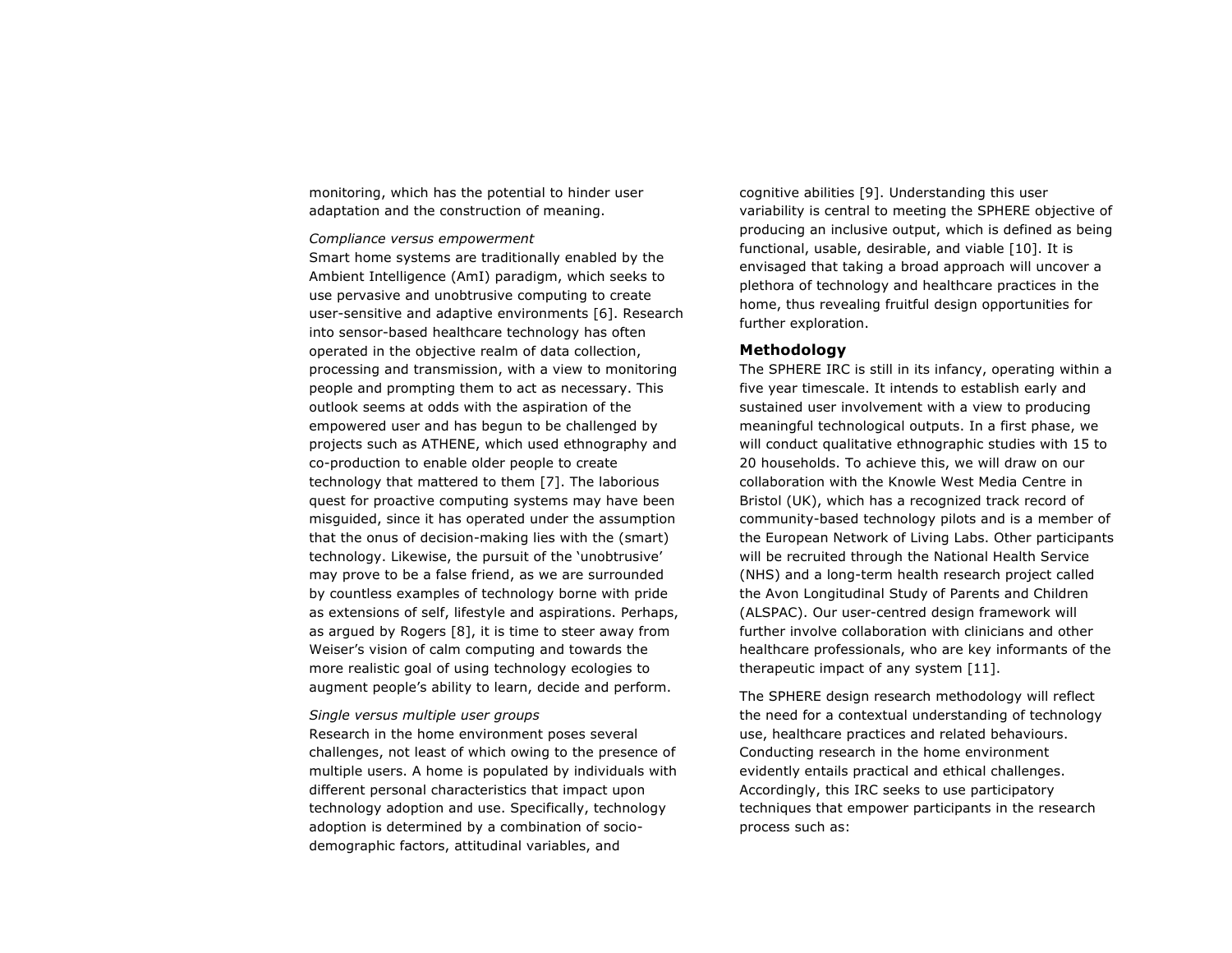- § Cultural probes [12], which are packages containing various evocative artefacts that invite or provoke people to capture glimpses of their lives – these will be deployed early in the user studies;
- § Technology probes [13], which involve installing prototypes into a real use context to gather information about their users and inspire ideas for new technology – these will be informed by findings from the cultural probes and enabled by the expertise of computer science researchers within SPHERE;
- Technology tours [14], in which participants show the researchers around their home and discuss the technology present in each room.

Overall, it is anticipated that SPHERE will contribute to knowledge about interaction with domestic healthcare technology, alongside producing user-sensitive tangible outputs.

#### **Acknowledgements**

The authors gratefully acknowledge funding for the SPHERE IRC from the UK Engineering and Physical Sciences Research Council (EPSRC).

#### **References**

[1] Greenhalgh T., Hinder S., Stramer K., Bratan T. and Russell, J. Adoption, non-adoption and abandonment of an internet-accessible personal health organiser. BMJ. 2010, 341: c5814.

[2] AAL Joint Programme. Catalogue for Projects 2013. Retrieved November 14, 2013, from AAL-Europe: http://www.aal-europe.eu/wpcontent/uploads/2013/09/AALCatalogue2013\_Final.pdf

[3] EFFORT. Ethical frameworks for telecare technologies for older people at home. Retrieved October 21, 2013, from University of Lancaster: http://www.lancaster.ac.uk/efortt/

[4] Harrison, S. and Dourish, P. Re-place-ing space: the roles of place and space in collaborative systems. In *Proceedings of ACM CSCW '96*, 67-76.

[5] Carroll, J., Howard, S., Vetere, F., Peck, J. and Murphy, J. Just what do the youth of today want? Technology appropriation by young people. *HICSS '02*, IEEE Computer Society.

[6] Aarts, E. and Wichert, R. Ambient Intelligence. In Bullinger, H-J, ed. *Technology Guide: Principles, Applications, Trends*, Springer, 2009, 244-249.

[7] Greenhalgh, T., Wherton, J., Sugarhood, P., Hinder, S. Procter, R. And Stones, R. What matters to older people with assisted living needs? A phenomenological analysis of the use and non-use of telehealth and telecare. *Social Science & Medicine*. Elsevier, 93, 86-94.

[8] Rogers, Y. Moving on from Weiser's vision of calm computing: engaging UbiComp experiences. In Dourish, P. and Friday, A. (eds.). *UbiComp*, Springer, 404-421.

[9] Czaja, S.J., Charness, N., Fisk, A.D., Hertzog, C., Nair, S.N., Rogers, W.A. and Sharit, J. Factors predicting the use of technology: Findings from the Center for Research and Education on Aging and Technology Enhancement (CREATE). *Psychology and aging 21*, 2 (2006), 333-352.

[10] Clarkson, P., Coleman, R., Hosking, I. and Waller, S. (Eds.). *Inclusive Design Toolkit*. University of Cambridge, 2007.

[11] Coyle, D. and Doherty, G. Clinical evaluations and collaborative design: developing new technologies for mental healthcare interventions. ACM CHI'09, 2051- 2060.

[12] Gaver, W., Dunne, A., Pacenti, E. Design: Cultural Probes. *Interactions*, 1999, 6, 21-29.

[13] Hutchinson, H., Mackay, W., Westerlund, B., Bederson, B., Druin, A., Plaisant, C., Beaudouin-Lafon, M., Conversy, S., Evans, H., Hansen, H., Roussel, N.